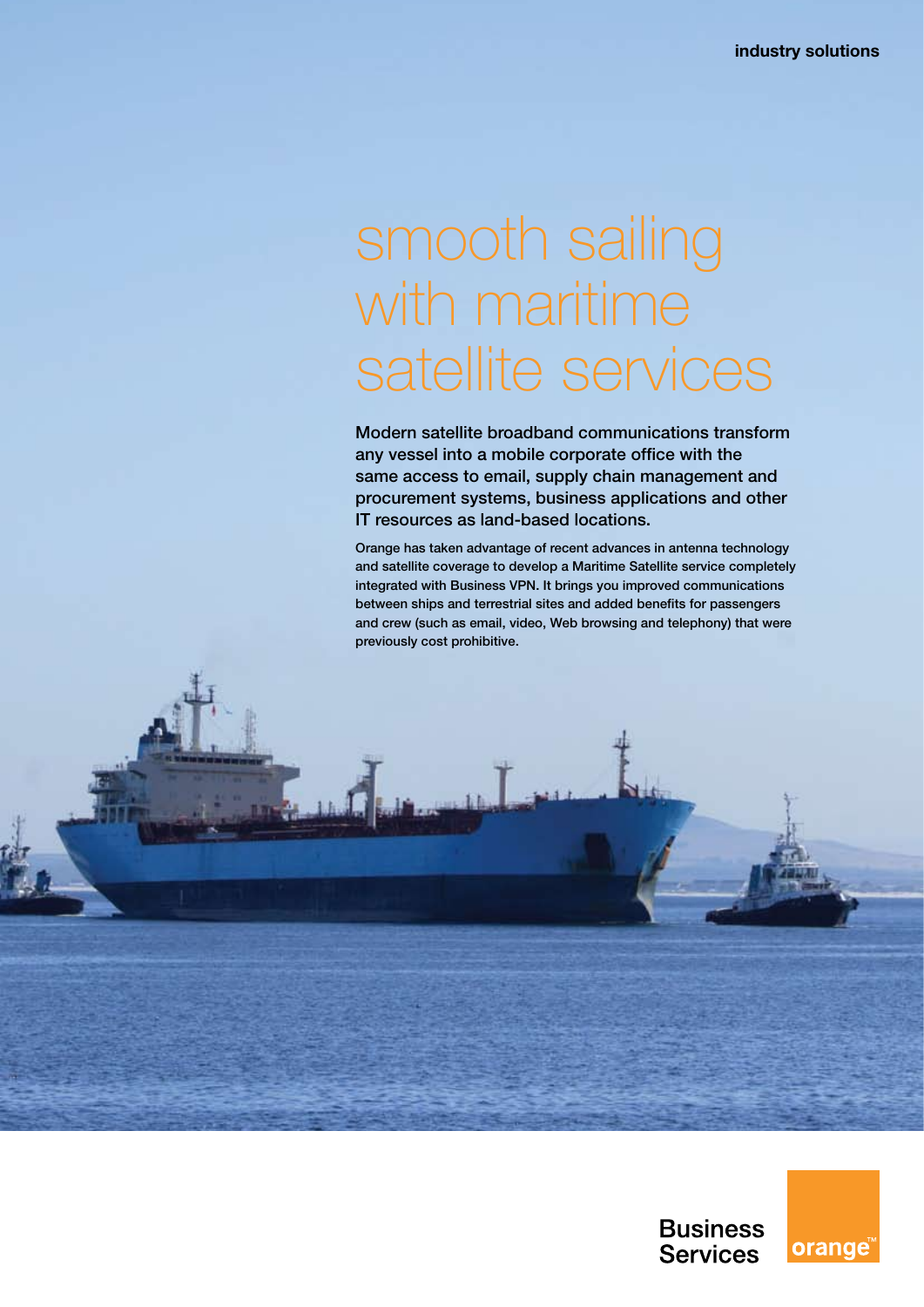## **bridging ships and shore**

Orange will work with you to ensure you get the most efficient processes relating to your core maritime business on a global basis. Our consultants guide you with regard to the latest in logistics, supply chains, government regulations, compliance and security as well as how to future-proof your communications system. As with all of our managed services, Maritime Satellite is complemented by strong service level agreements and can be customized to your specific needs.

#### **convergence of terrestrial and satellite capabilities**

VSAT and Inmarsat's FleetBroadband function as alternative ways of accessing your corporate network in the same way as your traditional leased line or DSL or over Ethernet.

#### **total global coverage**

By using multiple satellite technologies (including SCPC, TDMA, DVB-S2) with multiple Orange teleports around the world, no other provider matches the ways in which we can connect your on- or offshore sites with the service quality you need to run enterprise applications.

#### **benefits for passengers and crew**

Keeping in touch with family is a natural motivation booster, especially for crew working away for long periods of time.

#### **higher service quality**

Predictable data-throughput rates mean that even in congested areas your service is protected from network degradation.

#### **cost savings**

Not only will you enjoy a seamless extension of your terrestrial IP VPN to your fleets and platforms at sea, you can access value-added services, like affordable IP telephony, voice over IP, WAN optimization, call centers and video, all through the same provider. Pricing models are based on a predictable flat rate, regardless of usage, which gives you an accurate view and full control of your telephony consumption.

#### **lifecycle services**

From initial evaluation, survey, design and planning to delivery, installation, testing, ongoing monitoring, maintenance and service for your equipment and network, we provide a one-stop solution. We'll support you for the long term, evolving or right-sizing your activities and programs as your needs change.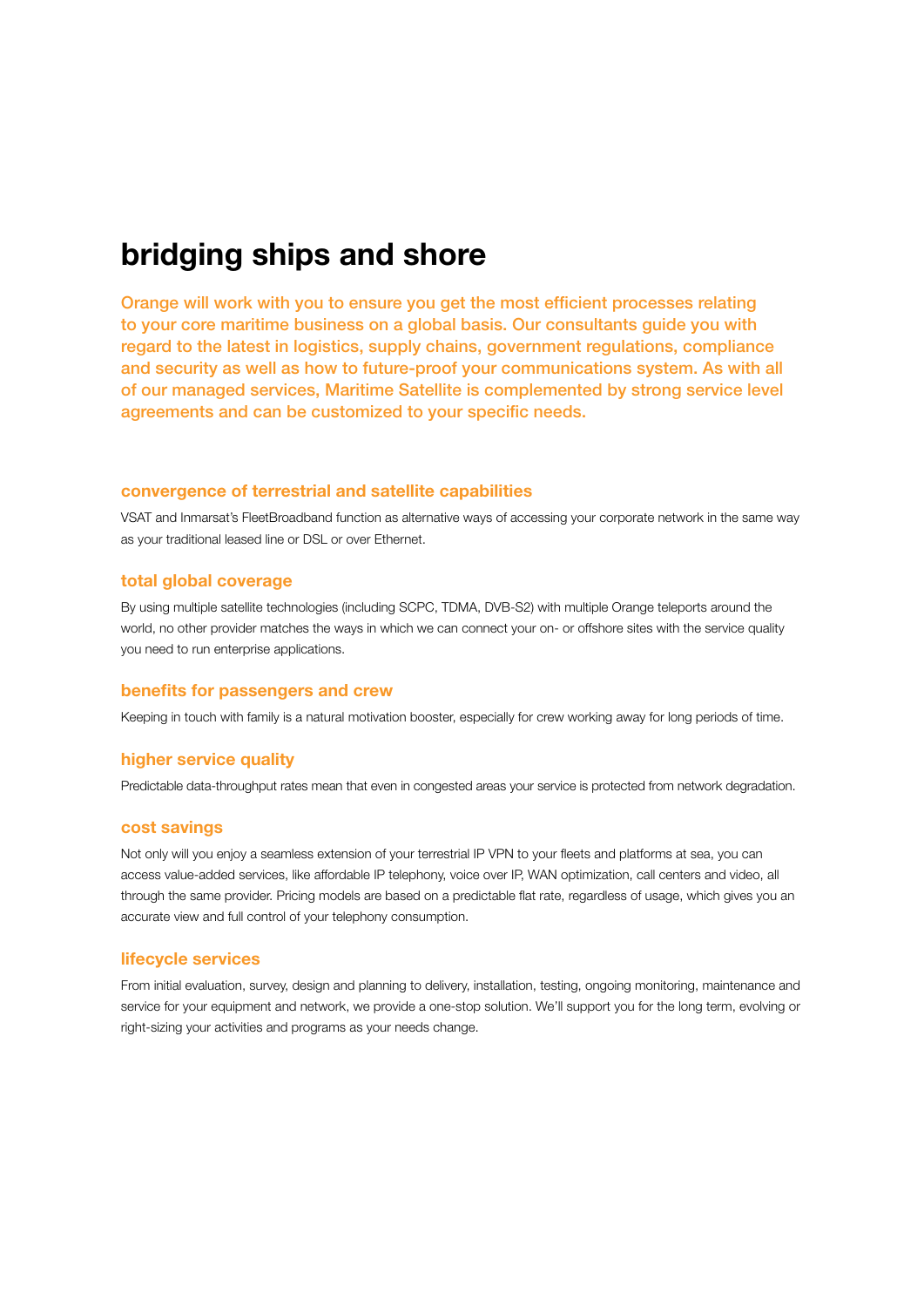

## **benefits from the bridge to the boardroom**

By improving your access to a whole panel of applications that you need for the smooth operation of your vessels, you'll open up new ways to be more efficient and effective.







#### **vessel management**

- condition monitoring
- **n** remote IT management
- **n** remote diagnostics and repair
- engine and operational data exchange
- n online supply and repair orders
- $\blacksquare$  integration with real-time business applications

#### **IP-enabled bridge**

- **n** access to your corporate network
- $\blacksquare$  WAN optimization
- **n** corporate VoIP and mobile
- videoconferencing
- $\blacksquare$  electronic navigation
- **n** operational data exchange

#### **crew communications**

- **Neb browsing and email**
- nobile service and VoIP
- streaming video and entertainment
- $\blacksquare$  online training
- $\blacksquare$  telemedicine